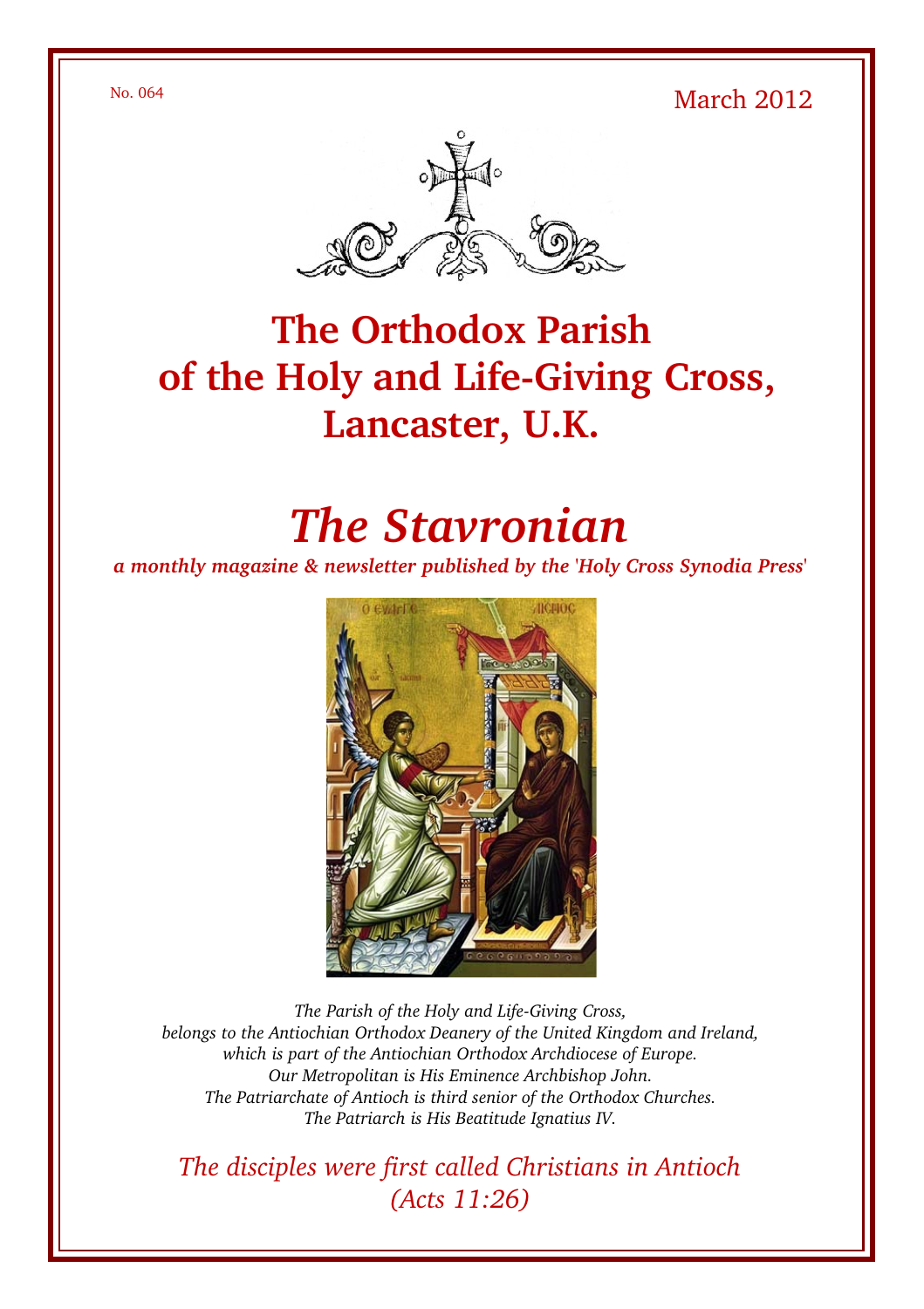## **DO YOU HAVE ENOUGH FAITH TO MOVE MOUNTAINS?**

Matthew 17:20 ; *So Jesus said to them, "Because of your unbelief; for assuredly, I say to you, if you have faith as a mustard seed, you will say to this mountain, 'Move from here to there,' and it will move; and nothing will be impossible for you.*"

Mountains come in many forms and we all have our "*Everests*" to conquer, but faith requires a determined application of the will, a child like trust in the Father's authority and a heart full of prayer sown in humility. Even if we have faith the size of a mustard seed we can move mountains. The power and super abundant grace of God works with our effort through physical effort and spiritual prayer.

Fr. Michael Harper, of blessed memory, told the story of a little boy who answered a geography exam question wrongly. "Is Everest in Africa or Asia?" The boy answered "Africa?" On realising his mistake he was upset and so when he got home he prayed that God would fulfil His promise and the mountain would "Move from here to there." Well, that night the exam papers were burned in a fire and lost!

There is another story that illustrates the power of faith and prayer. A small congregation built a little chapel next to a rocky hill on a piece of ground willed to them by a former Church leader. When the new Church was due to open an inspector informed the Priest that the parking facilities were woefully inadequate for the size of the building. In order to provide more space for the car park they had to move the mountain! The Priest asked the congregation to pray that God would move the mountain and enough money to create a car park. For the whole

day the congregation began their work of prayer with faith.

The next day a knock came at the door. "Excuse me Reverend but I'm from a construction company and we are building a shopping precinct just over the hill. We need a lot of land fill! Would you be willing for us to buy some of your mountain behind the Church- we will pay you and pave the exposed area free of charge!"

In the words of St. Antony-the Father of all desert Fathers; "*The City of God has its foundations in every seat of human habitation… the Kingdom of God is within… the goodness that is in us asks only the human will*."

One day a man from the world went to visit a hermit on the top of the mountain. The hermit said, "How are things getting along in the world? Do people have enough faith so that they can say to this mountain, 'Rise up and be cast into the sea'?" Well, as the monk said those words the mountain on which he and his visitor were sitting began to rise up. "Oh mountain," said the monk, "I was not giving orders, I was just quoting the Bible. Sit down!"

What do we see from these three illustrations:

A child like trust in the power of God.

 Faith in God's ability to act through prayer.

 Human will acting in synergy with the grace of God.

*Do people have enough faith so that they can say to this mountain, 'Rise up and be cast into the sea'?*

*Fr. Jonathan*

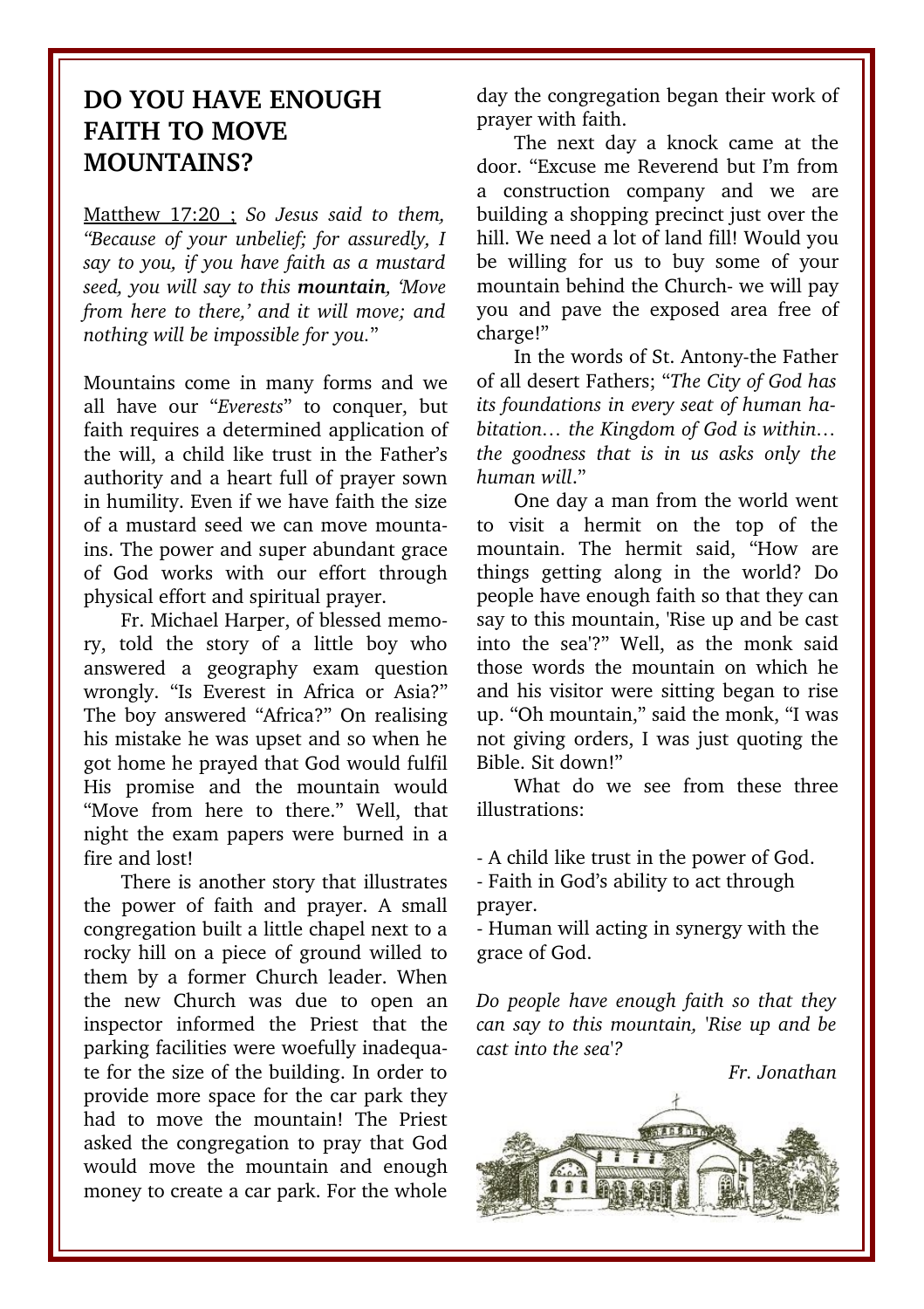#### **ON FASTING**

Fasting and the abstinence is a body's way to contemplate and reflect on itself. It opens up a 'reflective emptiness' in us; emptiness which creates the space receptive to the labours of the Spirit in our lives.

Fasting could also be a way of surrendering and offering of our own will to the love of the Eternal Trinity, and acknowledgement of our basic helplessness in the world. Nothing that we are or we could ever become should be taken for granted, without deep and humble gratitude. Giving up on various material things should remind us on that. In other words, it is useful to abstain from almost everything at different times; I said almost because we should never abstain from loving God and also our neighbours.

To fast from love is counter productive, because the very goal of any fast should be the enlargement of our capacity to love the others as well as ourselves. By exposing our needs and weaknesses open to healing love of the Trinity through our fasting, new spiritual space is revealed to us by the way our own bodies.

This sacrificial *surrender* of our bodily desires is not an exercise in our will power, which often ends up in self harm, quite the opposite. This is a way to open up divine channels of trust and compassion in our lives. It is an invitation to the Spirit of Christ to inhabit newly claimed territories of our souls. If the sense of gratitude is the beginning of man's spiritual journey, genuine compassion is the constant and trustful companion on that path. Compassion is the compass and the map of our inner searching, without it we could be lost forever - forgetting why we got on the road in the first place.

So, in some way the fast is a meditation on the sensual externals of our lives. We start to meditate on them by avoiding or diminishing their presence in us and their influence on us. While entering into this meditation through the Spirit of love and abandonment, we are paradoxically sanctifying the same things that we abstain from. Fasting becomes a way of respecting and honouring of that which offers itself for our consummation. Fast can also remind us of the divine simplicity of God, the One who doesn't need anything external to his Being. This utter simplicity of Perfect Love is also the invitation to his Creature to contemplate the meaning of the Life as a gift, as the Divine overflow of His love and the surplus of his Infinite Mercy.

Thinking about us as about beings created out of Love, and without any other purpose than that of being loved is a tremendous privilege that cannot be either deserved or earned. It offers us all the peace needed to sustain in the efforts to maintain the fast and at the same time to joyfully relish in it. We will never experience total stillness in this life, but our own fast may give as a flavour of the God's incomprehensible *serenity*, pointing to the way of being where nothing external is needed or even possible, and where everything is contained fully and finally.

Fasting is sacramental reminder of the childlike self-forgetfulness in the world obsessed with ever more sophisticated ways of consuming and generating. When offered in love and humility, fast can reveal possibilities and mysteries of the human heart and help to protect us from the obscurity and insularity of our sins.

For a human being fasting is ultimate creative act, which bring us closer to ourselves and to our Father, who is a source and goal of everything created. In His stillness we are free from the terror of human anxieties, fears and futile desires; open to great Wonder of being fully alive.

> *Aleksandar Miljkovic London*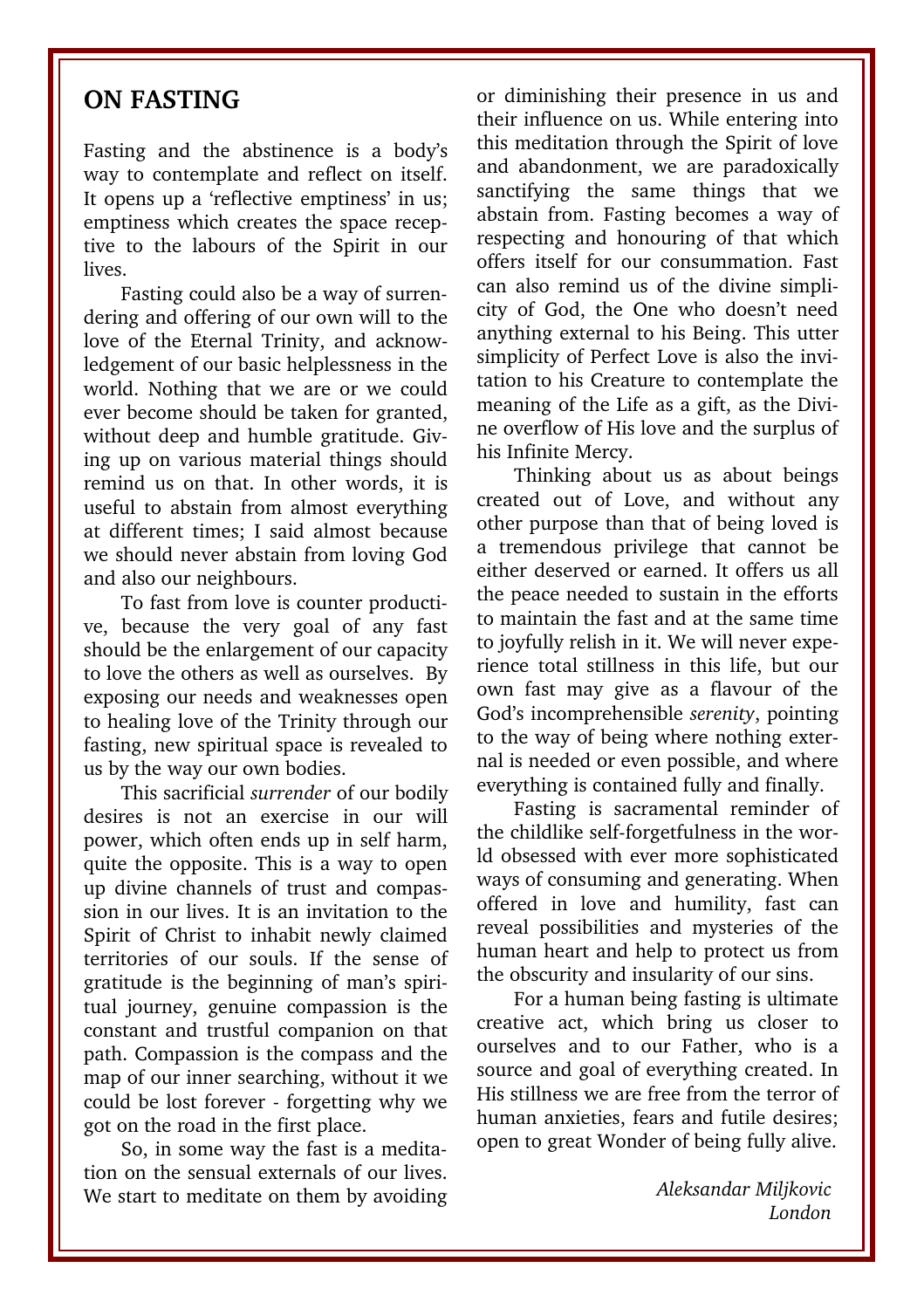# **THE AKHTYRKA ICON OF THE MOTHER OF GOD**

This icon is numbered among the most renowned icons of the Mother of God in Russia (*currently Ukraine*).

In the first half of  $17<sup>th</sup>$  Century at the Dormition Church in Akhtyrka, Kharkov province (*Sumy district now*), served the priest Father Vassily Danilov. He lived a very righteous life, was fervent in his faith and untiring in labors. On the second of July in 1739, during the hay harvest, Fr. Vassily, wanting to try out a new scythe, took it to the garden, which was located near the church. He had barely started to swing the scythe when he saw lying before him in the tall grass an icon of the Mother of God which emitted a dazzling light. The scythe fell from the hands of the priest; he fell on his knees and began to recite all the prayers he knew by heart to the Mother of God. Then he reverently carried the icon to his home. Here it remained for three years, arousing an involuntary feeling of respect in the household of Fr. Vassily. It was noticed that if someone decided to pass the night in the room where the icon was kept, an incomprehensible fear came upon that person and he involuntary ran out of the room.

In spite of the profound feelings of the devotion that Father Vassily had for the icon which he had found, the icon was not looked after as it should have been.

Three years after finding the icon Fr. Vassily during sleep received a command from the Mother of God to clean off with his own hands the dust that had settled on the icon, using clean water, and then to embellish it.

He woke up filled with fear and that night fulfilled the command of the Queen of Heaven. That very night he had a second dream. He dreamt that he walked down to the river in order to pour into it the water that remained after the cleansing of the icon. He was met by the Mother of God in the form of a beautiful maiden and she said, "Where are vou taking the water? Take it home and save it, it will heal those suffering from malaria." Fr. Vassily had a daughter who was suffering from the disease . He woke up and gave her the water to drink and she immediately recovered. The ailing who drank of this water also received healing from malaria and other fevers which tormented them.



*The Akhtyrka icon of the Mother of God*

Once, while inspecting the icon, the priest noticed that the board was damaged and commissioned an iconographer to repair it. The iconographer took the icon with him to his home and after two days intended to start work. But at night he heard a voice form the icon: "Get up, for already the time has come to return the icon to the place from which you took it. You will not be able to repair it." The iconographer prayed before the icon the rest of the night, and early in the morning took it back to Fr. Vassily. He told him what had happened during the night.

In view of all these circumstances, Fr. Vassily was convinced of the unquestion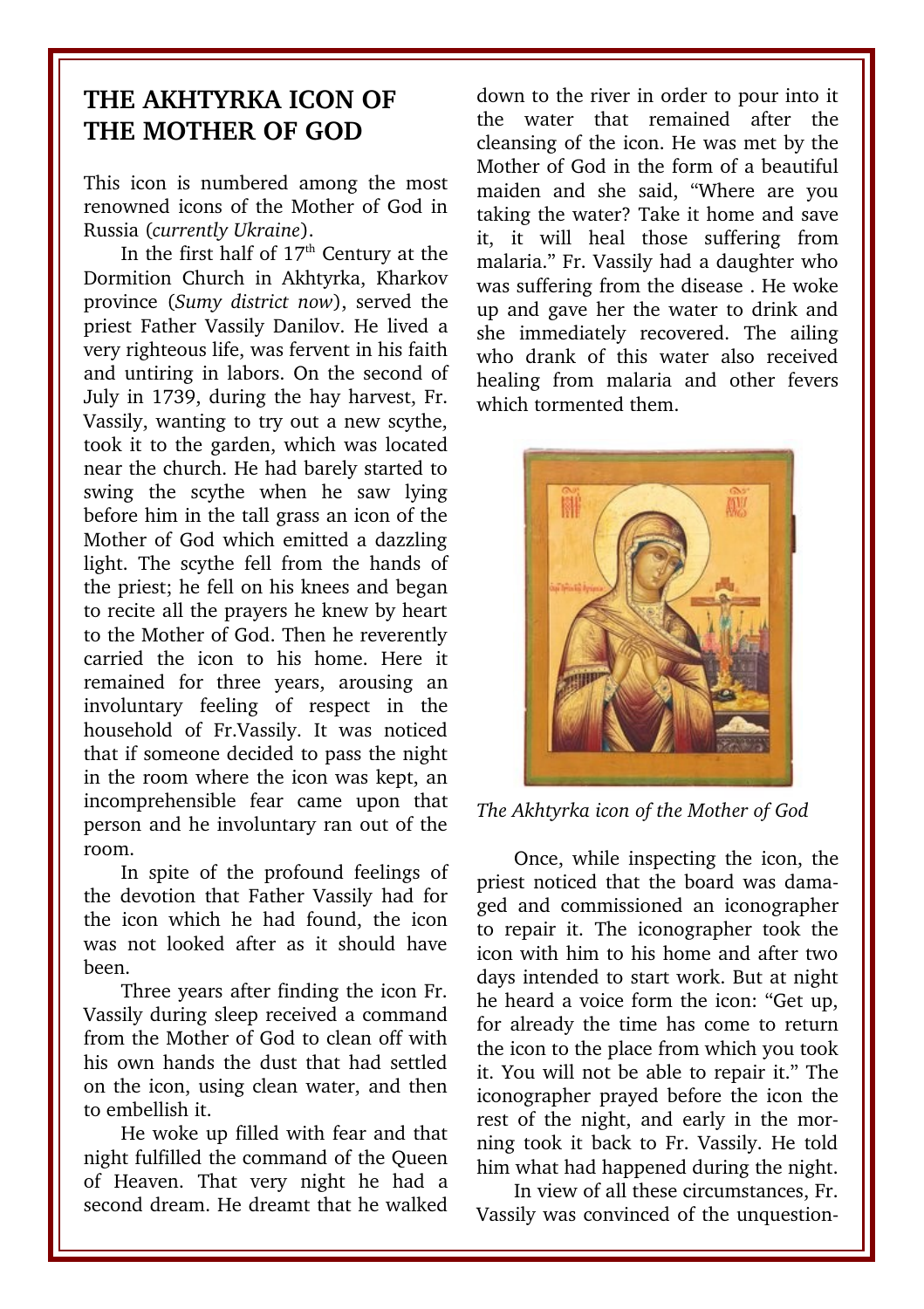able miraculous power of the icon and decided that it was more proper that the icon be placed in the church. Having been placed in the church ,the icon in a short time became famous through new phenomena.

The iconographer John was commissioned to touch up the painted part of the icon. His son was ill with malaria at the time. Having heard about miraculous healings the father washed the icon with water and gave it to his son to drink. He recovered. After this healing there were several more.

An investigation was ordered to examine the authenticity of the miracles. Brigadier Lesovitsky along with his regimental sergeant-major gave a written testimony that many people coming from different parts of Russia received healing from this icon. Their report was requested in St. Petersburg, at the Holy Synod, and the Empress Elizabeth Petrovna ordered an investigation again of all the miracles which proved to be authentic. A third investigation was made. Having arrived in Akhtyrka, the commission summoned all those who had experienced the gracefilled power of the icon. Testinomy was given under oath. Finally, the Holy Synod in the year 1751 resolved that the Akhtyrka icon be venerated as wonderworking.

The glorification of the icon was very pleasing to the Empress. In order to honor the icon she decided to build a stone church in Akhtyrka. The plan was drawn up by the famous architect , Count Rastrelli. The Empress herself pledged the amount of two thousand rubles, a very significant amount at the time. The pledge book is preserved to this day. The church, which was consecrated in 1768, was very majestic and spacious: 168 feet long, 98 feet wide, and 210 feet high.

The glorification of the icon among the higher circles of Russian society and the ardent zeal of the Empress herself contributed much to the following incident. In 1748, the ailing Baroness Vedel stopped in Akhtyrka on her way to St. Petersburg with her two daughters. Fearing for the welfare of her two daughters lest they be orphaned, the Baroness prayed fervently before the icon of the Mother of God and asked for healing. That night in a dream she saw the Most Blessed Lady, who said: "In vain do you ask for healing. Death awaits you. Hasten to distribute to the Church and the needy all that you possess, it will be beneficial for your soul. "The sick woman asked about the fate of her daughters. "Do not worry about your children, I will always be their protectress, but you prepare for death because you will die in three days. Give away to the Church and the poor so that they will pray for you. "The sick woman related her dream to her spiritual father and hastened to give away all that she owned. Indeed, within five days she was dead. News of all this reached the Empress and she took the orphans to the imperial court, raised them, and gave them in marriage to two nobles: one to Count Panin, and other to Count Chornishov. Both of the women to the end of their lives never forgot the blessings they received from the icon and made generous endowments to the church where the icon is enshrined. Every year on the Saturday before Pentecost, by the Imperial command of Nicolas I, the holy icon was carried in solemn procession to the Akhtyrka-Holy Trinity Monastery. During the week of All Saints the icon was returned in procession from the monastery to the Protection Cathedral.

In 1905 on the first of April the miraculous icon kept at the Protection Cathedral was stolen.

In 1917 the revolution took place. The Russian people, having gone mad, lost all sense of normal reasoning, especially during the first period of revolutionary fervor. Instigators of the revolution began cruel persecution against religion,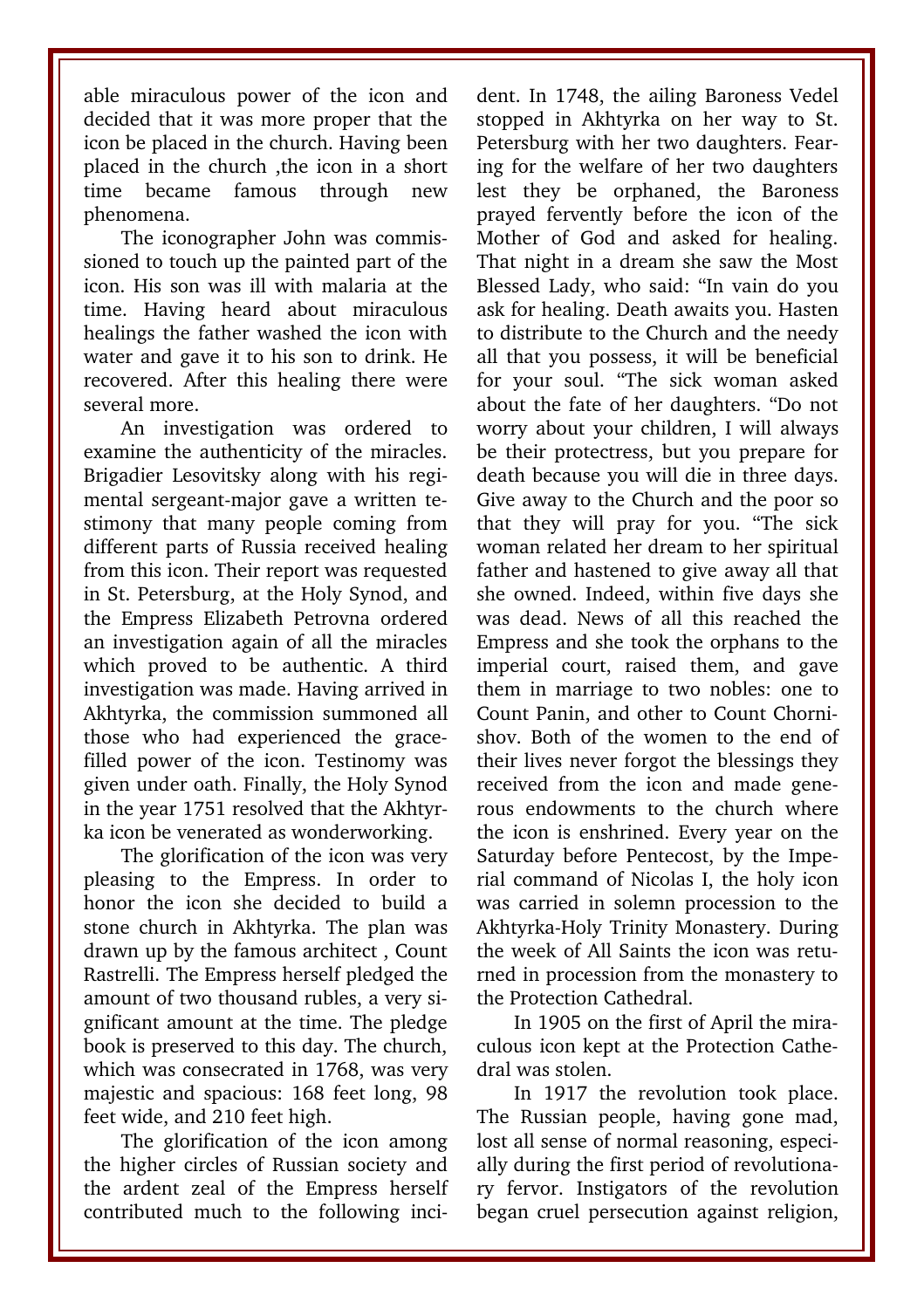they began to destroy churches and desecrate icons.

Again there was a robbery and the Akhtyrka icon was taken. Many copies of the icon were made before this period. According to the account given by Archpriest N. Tyfanov, a copy was kept in Harbin. This icon was miraculously acquired by C.A. Stepanov and was kept for a short time in the Annunciation Cathedral. In 1950 the icon was taken by the son of C. A. Stepanov to Brazil and there it brought much comfort to believers by its miraculous help. The icon was later taken to San Francisco. In February 1975 it was presented to the vice president of the Committee of the Russian Orthodox Youth as a blessing. Metropolitan Philaret, the protector of this organization, turned the icon over to the keeping of the Council of Bishops. The icon was then sent to Europe and later to Australia where it was met by the faithful who were greatly uplifted. There is a custom on the 2nd July to bless water in honor of the first miraculous event which took place in 1739.

Originally printed in "Orthodox Life" Vol. 40, No. 4, July-August (Holy Trinity Monastery Jordanville, New York) 1989. [www.holytrinitypublications.com](http://www.holytrinitypublications.com/) *Used with permission.*

---

Words in italics added by Albina Ganshyna, Ithaca, USA, in order to put the places mentioned in the article in modern day context.



### **GLOSSARY OF ORTHODOX** TERMS: -F-

**Fantasy:** (fantasia - φαντασία) A mental image formed in the mind by oneself or by the demons which when pondered upon becomes an instrument for sin.

**Flesh:** (sarx - σαρξ) Apart from the literal meaning the word flesh denotes the carnal passions or a carnal way of thinking.

**Forty Day Liturgy:** (sarantaleitourgon σαρανταλείτουργον) When the Divine Liturgy is served consecutively for forty days.

# **BOOK ON THE LIFE OF ST. JOACHIM**

The book of the Life of Blessed Joachim the Ithacan (121 pages) translated into English by the Holy Cross Synodia Press, Lancaster, U.K. is now available at cost of package plus donation to the Orthodox Church of the Holy Cross, Lancaster. For further information please contact Fr. Jonathan at friah@yahoo.co.uk or have a look at next section "Parish News".

#### **OLD STAVRONIAN CORNER**

We would like to sincerely express our thanks for the candles that were donated to our Community by many Old Stavronians and friends from Cyprus and Greece. Namely, Maria Christofidou, Fr. Adamos Papadopoulos, Sophocles & Angeliki Ioulianou, Ioanna Leontiou, Costas Papakonstantinou and Marina, Ioanna Nassiopoulou and Anastasios Papadopoulos. We are so grateful for your generosity and philanthropy. Indeed, our request for candles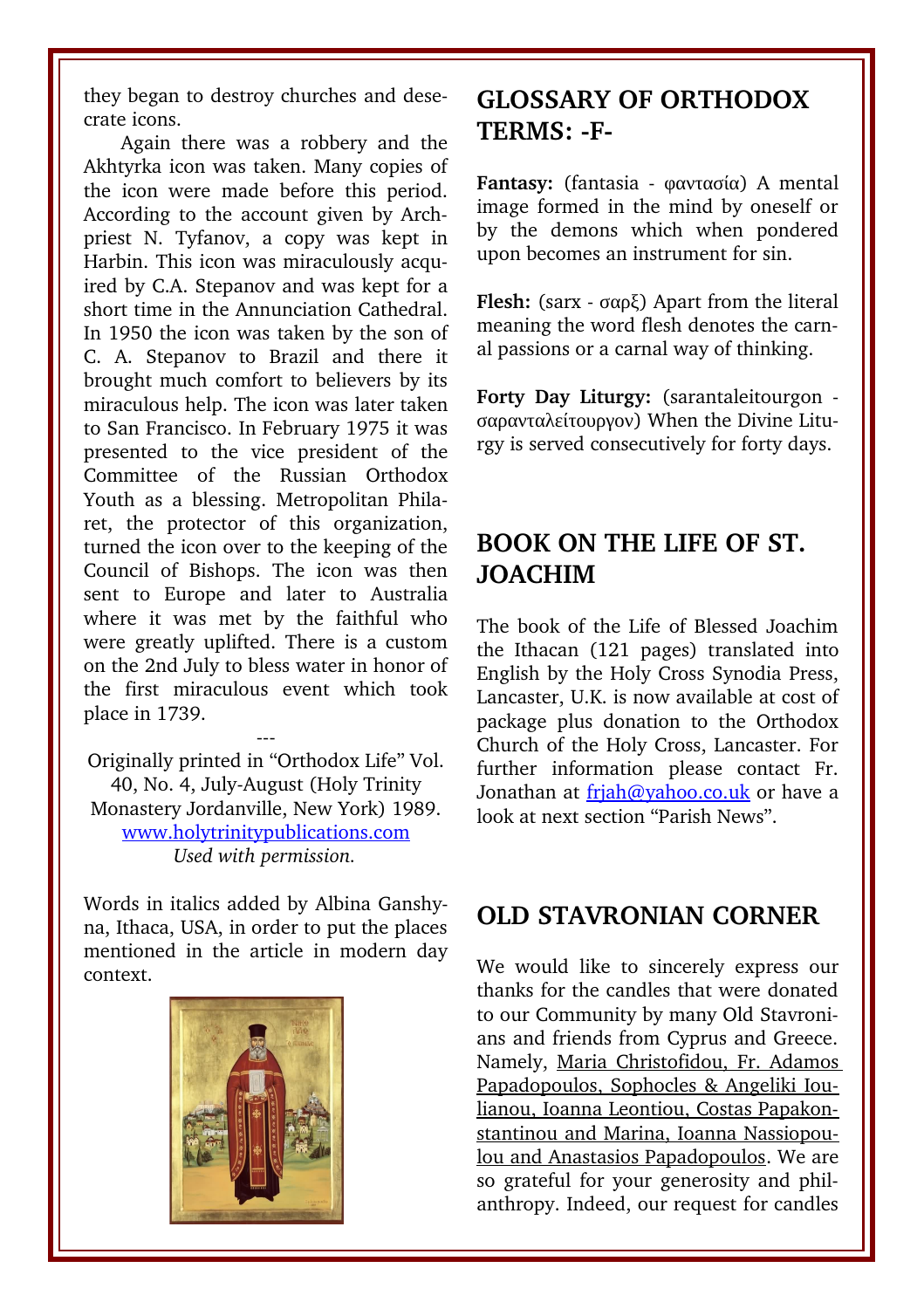has met with such an overwhelming and generous response that it has truly humbled us. May God grant you and your families His blessing!

We would like to congratulate Cristina Sin in obtaining her Doctorate degree in Educational Research from Lancaster University. The title of her thesis is '*Loose Policy and Local Adaptation: A Comparative Study of Master Degrees in the Context of the Bologna Process*'. We wish her the best in Christ for her future endeavours!

It was good to see Alexander and Genovefa again on the  $4<sup>th</sup>$  February after the Liturgy battling their way through snow to visit us in Lancaster!

#### **PARISH NEWS**

The book of St. Joachim of Ithaca and Vatopaedi, that was translated by members of our Community, has been printed with the help of our Old Stavronians, Sophocles and Angeliki Ioulianou. There were overall 4 boxes shipped from Cyprus to Fr. Jonathan at Lancaster and Fr. Theodosios Dendrinos at Ithaca, Greece. The books were boxed by the publisher: 15Kg, 66 books per box. They arrived safely to Fr. Jonathan's door and so we are filled with joy. All 30 kilos of them! It took two people to carry them from the Royal Mail van.

The angels of God have been very thorough in their swift and safe transferal to us. All the hard work has born fruit and for this we give thanks to God. On Forgiveness Sunday we distributed some of them to the faithful of Holy Cross.

We would like to extend our grateful thanks to Panagiotis Ioulianou and to the Church and Printing company of the Transfiguration Centre in Nicosia, Cyprus, for their kind and generous work for the Lord. We hope that English speaking

audience throughout the world will learn more of our Orthodox faith through the prayers of our Saint Papoulakis!

With our love and prayers as we have entered into the stadium for Great Lent.



#### **MAJOR CELEBRATIONS THIS MONTH**

 *1 st Mar:* St. David of Wales  *2 nd Mar:* Our Holy fathers St Nicholas Planas & St Joachim of Ithaca and Vatopaedi  *4 th Mar:* Sunday of Orthodoxy

 *17th Mar:* St Patrick, the Enlightener of Ireland

 *20th Mar:* St Cuthbert the Wonderworker, Bishop of Lindisfarne

 *25th Mar:* The Annunciation of our Holy Theotokos and Ever-Virgin Mary